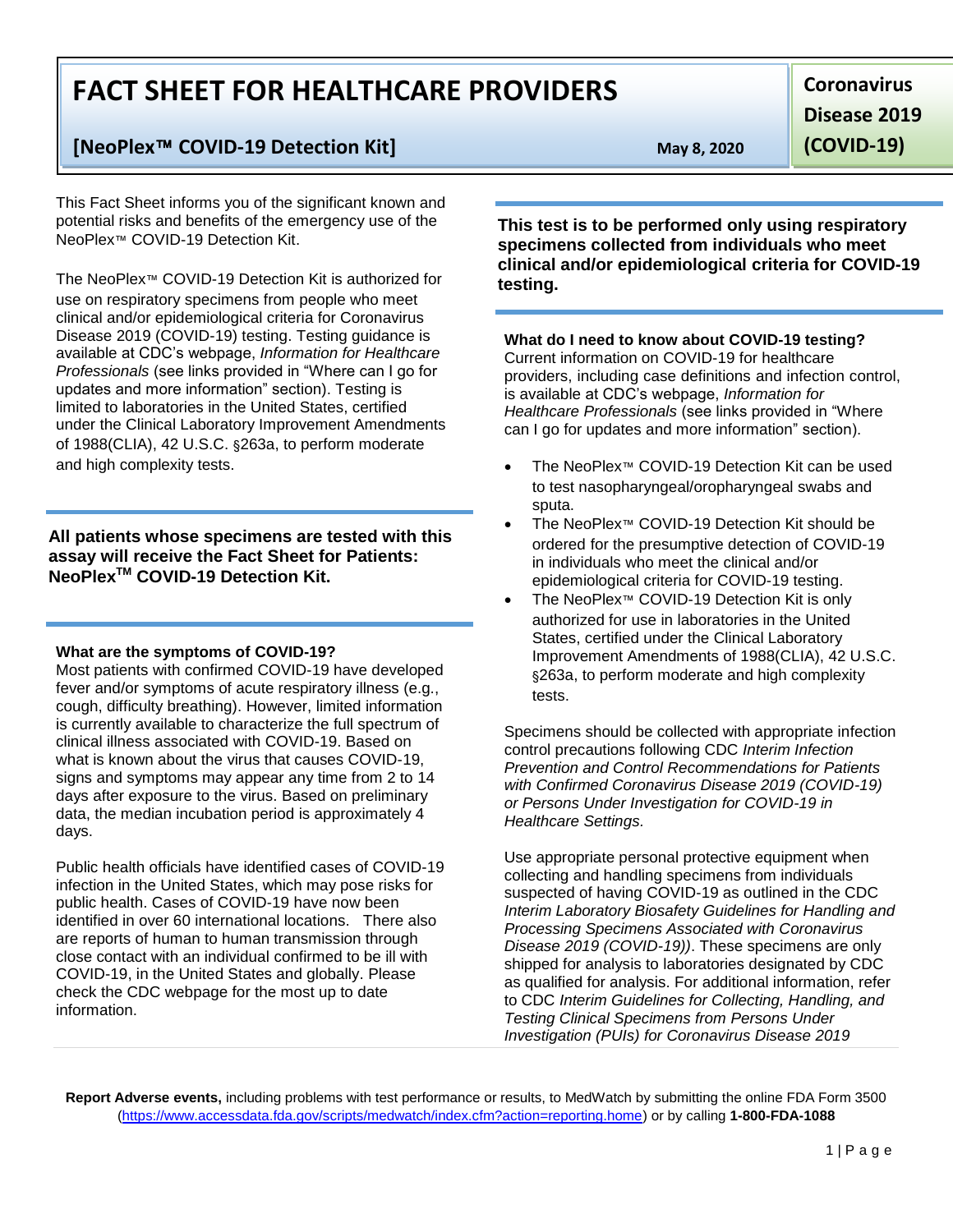# **FACT SHEET FOR HEALTHCARE PROVIDERS**

## **[NeoPlex**™ **COVID-19 Detection Kit] May 8, 2020**

*(COVID-19) (*see links provided in "Where can I go for updates and more information" section).

#### **What does it mean if the specimen tests positive for the virus that causes COVID-19?**

A positive test result for COVID-19 indicates that RNA from SARS-CoV-2 was detected, and the patient is presumptively infected with the virus and presumed to be contagious. Laboratory test results should always be considered in the context of clinical observations and epidemiological data in making a final diagnosis and patient management decisions. Patient management should follow current CDC guidelines.

The NeoPlex™ COVID-19 Detection Kit test has been designed to minimize the likelihood of false positive test results. However, in the event of a false positive result, risks to patients could include the following: a recommendation for isolation of the patient, monitoring of household or other close contacts for symptoms, patient isolation that might limit contact with family or friends and may increase contact with other potentially COVID-19 patients, limits in the ability to work, the delayed diagnosis and treatment for the true infection causing the symptoms, unnecessary prescription of a treatment or therapy, or other unintended adverse effects.

All laboratories using this test must follow the standard confirmatory testing and reporting guidelines according to their appropriate public health authorities.

#### **What does it mean if the specimen tests negative for the virus that causes COVID-19?**

A negative test result for this test means that SARS-CoV-2 RNA was not present in the specimen above the limit of detection. However, a negative result does not rule out COVID-19 and should not be used as the sole basis for treatment or patient management decisions. A negative result does not exclude the possibility of COVID-19.

When diagnostic testing is negative, the possibility of a false negative result should be considered in the context of a patient's recent exposures and the presence of clinical signs and symptoms consistent with COVID-19. The possibility of a false negative result should

**Coronavirus Disease 2019 (COVID-19)**

especially be considered if the patient's recent exposures or clinical presentation indicate that COVID-19 is likely, and diagnostic tests for other causes of illness (e.g., other respiratory illness) are negative. If COVID-19 is still suspected based on exposure history together with other clinical findings, re-testing should be considered in consultation with public health authorities.

Risks to a patient of a false negative include: delayed or lack of supportive treatment, lack of monitoring of infected individuals and their household or other close contacts for symptoms resulting in increased risk of spread of COVID-19 within the community, or other unintended adverse events.

### **What is an EUA?**

The United States (U.S.) FDA has made this test available under an emergency access mechanism called an Emergency Use Authorization (EUA). The EUA is supported by the Secretary of Health and Human Service's (HHS's) declaration that circumstances exist to justify the emergency use of in vitro diagnostics (IVDs) for the detection and/or diagnosis of the virus that causes COVID-19.

An IVD made available under an EUA has not undergone the same type of review as an FDA-approved or cleared IVD. FDA may issue an EUA when certain criteria are met, which includes that there are no adequate, approved, available alternatives, and based on the totality of scientific evidence available, it is reasonable to believe that this IVD may be effective in the detection of the virus that causes COVID-19.

The EUA for this test is in effect for the duration of the COVID-19 declaration justifying emergency use of IVDs, unless terminated or revoked (after which the test may no longer be used).

**Report Adverse events,** including problems with test performance or results, to MedWatch by submitting the online FDA Form 3500 (https://www.accessdata.fda.gov/scripts/medwatch/index.cfm?action=reporting.home) or by calling **1-800-FDA-1088**